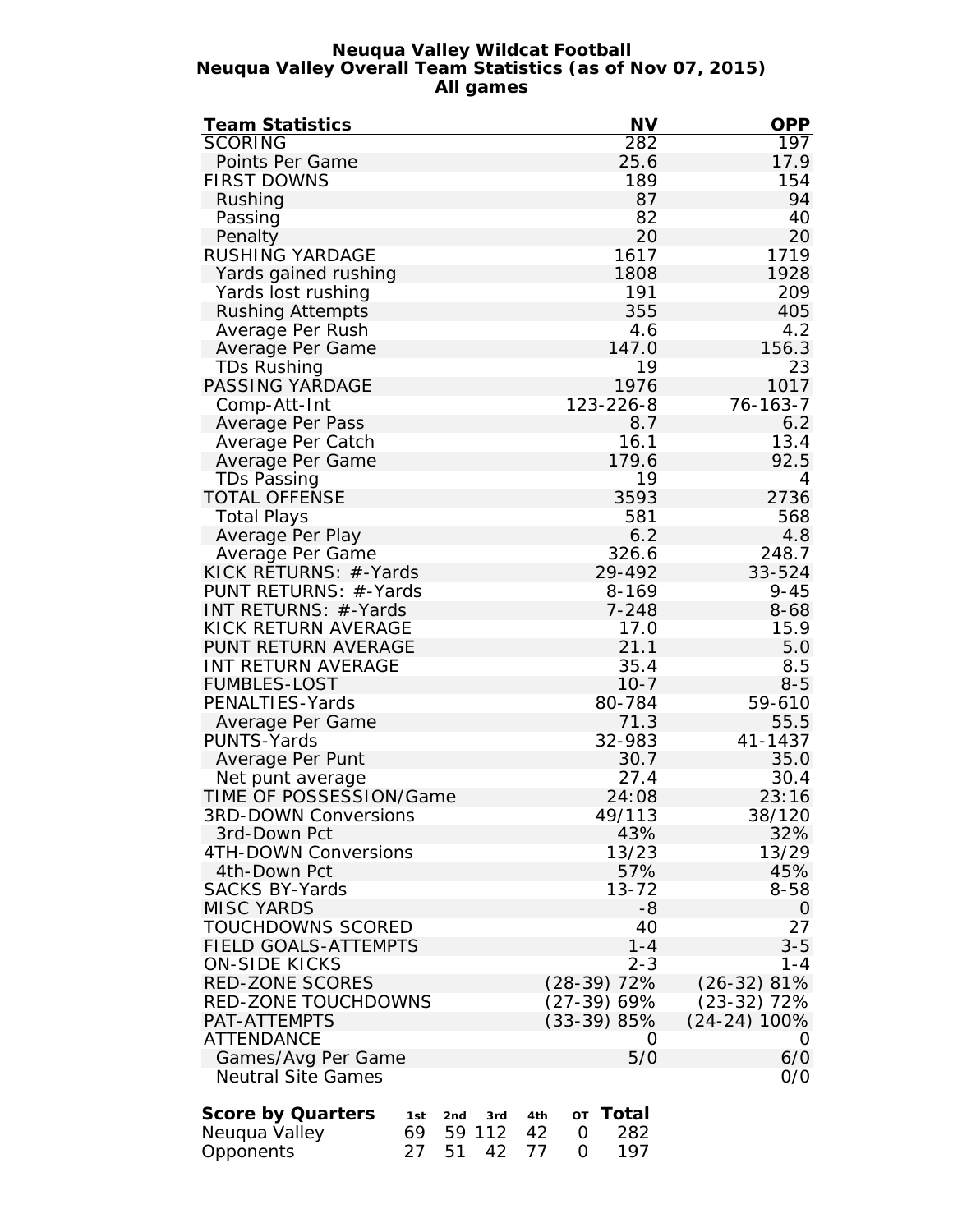### **Neuqua Valley Wildcat Football Neuqua Valley Opponent Game-by-Game (as of Nov 07, 2015) All games**

#### **OPPONENT STATISTICS**

|                                                        |                     |                | Rushing                 |                      | Receiving                      |                             |                               |                   | Passing        |                    |                    | <b>Kick Returns</b>   |                |                              |                     | <b>Punt Returns</b> |                                | tot                                     |
|--------------------------------------------------------|---------------------|----------------|-------------------------|----------------------|--------------------------------|-----------------------------|-------------------------------|-------------------|----------------|--------------------|--------------------|-----------------------|----------------|------------------------------|---------------------|---------------------|--------------------------------|-----------------------------------------|
| Date<br>Opponent                                       |                     | no.            | yds<br>td               | -lg<br>no.           | yds<br>td                      | lq                          |                               | cmp-att-int       | yds            | td<br>lq           | no.                | yds                   | td             | -lg                          | no.                 | yds<br>td           | lq                             | off                                     |
| Aug 28<br>at Metea Valley                              |                     | 31             | 73<br>$\overline{2}$    | 15<br>9              | 173<br>$\mathbf 0$             | 56                          |                               | $15 - 30 - 1$     | 173            | 0<br>56            | 5                  | 113                   | 0              | 32                           | 1                   | 0<br>0              | $\theta$                       | 246                                     |
| Sep 04<br>at Naperville Central                        |                     | 35             | 118<br>1                | 7<br>14              | 106                            | 33                          |                               | $7 - 13 - 0$      | 106            | 1<br>33            | 1                  | 19                    | 0              | 19                           | 3                   | 19<br>0             | 12                             | 224                                     |
| Sep 11<br><b>WAUBONSIE VALLEY</b>                      |                     | 31             | 94<br>0                 | 20<br>9              | 111<br>1                       | 30                          |                               | $9 - 16 - 1$      | 111            | $\mathbf{1}$<br>30 | 2                  | 28                    | 0              | 15                           | 0                   | 0<br>0              | $\Omega$                       | 205                                     |
| Sep 19<br>at Wheaton Warrenville                       |                     | 27             | 113<br>2                | 5<br>50              | 64<br>0                        | 35                          |                               | $5 - 11 - 0$      | 64             | 0<br>35            | $\overline{4}$     | 83                    | 0              | 24                           | $\overline{2}$      | 14<br>0             | 10                             | 177                                     |
| Sep 25<br>at Bartlett High School                      |                     | 40             | 142<br>1                | 19<br>6              | 76<br>0                        | 27                          |                               | $6 - 18 - 2$      | 76             | 27<br>0            | 1                  | 18                    | 0              | 18                           | 0                   | 0<br>0              | 0                              | 218                                     |
| Oct <sub>02</sub><br>NAPERVILLE NORTH                  |                     | 32             | 76<br>$\mathbf{1}$      | $\overline{2}$<br>10 | 29<br>$\mathbf 0$              | 24                          |                               | $2 - 11 - 2$      | 29             | 0<br>24            | 3                  | 36                    | 0              | 22                           | $\boldsymbol{0}$    | 0<br>0              | $\Omega$                       | 105                                     |
| Oct 09<br>at Wheaton North                             |                     | 32             | 78<br>2                 | 12<br>10             | 182<br>0                       | 54                          |                               | $10 - 20 - 0$     | 182            | 0<br>54            | 4                  | 30                    | 0              | 16                           | 2                   | 11<br>0             | 6                              | 260                                     |
| Oct 16<br><b>LAKE PARK</b>                             |                     | 47             | 354<br>$\overline{4}$   | 36<br>6              | 47<br>0                        | 14                          |                               | $6 - 11 - 0$      | 47             | 0<br>14            | 3                  | 18                    | 0              | 18                           | $\mathbf 0$         | $\mathbf{0}$<br>0   | $\Omega$                       | 401                                     |
| Oct 23<br><b>GLENBARD NORTH</b>                        |                     | 48             | 307<br>6                | 2<br>56              | 35<br>0                        | 25                          |                               | $2 - 6 - 0$       | 35             | 25<br>0            | 3                  | 73                    | 0              | 38                           | 0                   | 0<br>0              | 0                              | 342                                     |
| Oct 31<br>at Hinsdale Central                          |                     | 33             | 132<br>2                | 9<br>26              | 132                            | 31                          |                               | $9 - 19 - 0$      | 132            | $\mathbf{1}$<br>31 | 5                  | 75                    | 0              | 32                           | $\boldsymbol{0}$    | 0<br>0              | $\overline{0}$                 | 264                                     |
| Nov <sub>07</sub><br>WAUBONSIE VALLEY                  |                     | 49             | 2<br>232                | 20<br>5              | 62                             | 23                          |                               | $5 - 8 - 1$       | 62             | 1<br>23            | 2                  | 31                    | 0              | 18                           | 1                   | 0                   |                                | 294                                     |
|                                                        |                     | 405            | $\overline{23}$<br>1719 | 56<br>76             | 1017<br>4                      | 56                          |                               | 76-163-7          | 1017           | 56<br>4            | 33                 | 524                   | 0              | $\overline{38}$              | 9                   | 45                  | $\overline{12}$<br>$\mathbf 0$ | 2736                                    |
| Neuqua Valley                                          |                     | 355            | 19<br>1617              | 123<br>50            | 19<br>1976                     | 64                          |                               | 123-226-8         | 1976           | 19<br>64           | 29                 | 492                   | 0              | 79                           | 8                   | 169<br>0            | 39                             | 3593                                    |
|                                                        |                     |                |                         |                      |                                |                             |                               |                   |                |                    |                    |                       |                |                              |                     |                     |                                |                                         |
| Games played: 11                                       |                     |                |                         |                      |                                |                             |                               |                   |                |                    |                    |                       |                |                              |                     |                     |                                |                                         |
| Avg per rush: 4.2                                      |                     |                |                         |                      |                                |                             |                               |                   |                |                    |                    |                       |                |                              |                     |                     |                                |                                         |
| Avg per catch: 13.4                                    |                     |                |                         |                      |                                |                             |                               |                   |                |                    |                    |                       |                |                              |                     |                     |                                |                                         |
| Pass efficiency: 98.54                                 |                     |                |                         |                      |                                |                             |                               |                   |                |                    |                    |                       |                |                              |                     |                     |                                |                                         |
| Kick ret avg: 15.9                                     |                     |                |                         |                      |                                |                             |                               |                   |                |                    |                    |                       |                |                              |                     |                     |                                |                                         |
| Punt ret avg: 5.0                                      |                     |                |                         |                      |                                |                             |                               |                   |                |                    |                    |                       |                |                              |                     |                     |                                |                                         |
| All purpose avg/game: 306.6                            |                     |                |                         |                      |                                |                             |                               |                   |                |                    |                    |                       |                |                              |                     |                     |                                |                                         |
| Total offense avg/gm: 248.7                            |                     |                |                         |                      |                                |                             |                               |                   |                |                    |                    |                       |                |                              |                     |                     |                                |                                         |
|                                                        |                     |                | <b>Tackles</b>          |                      | Sacks                          |                             | Fumble                        |                   |                | Pass Defense       |                    | <b>Blkd</b>           |                |                              | <b>PAT Attempts</b> |                     |                                |                                         |
| Date<br>Opponent                                       | ua                  | a              | total                   | tfl-yds              | no-yds                         |                             | ff                            | fr-yds            | int-yds        | qbh                | brup               | kick                  |                |                              | kick rush           | rcv                 | saf                            | pts                                     |
| Aug 28 at Metea Valley                                 | $\mathbf 0$         | 0              | 0                       | $0.0 - 0$            | $2 - 0$                        |                             | 0                             | $0-0$             | $0 - 0$        | $\mathbf 0$        | $\theta$           |                       | $\Omega$       | $2 - 2$                      | 0                   | $\overline{0}$      | 0                              | 14                                      |
| Sep 04 at Naperville Central                           | $\mathbf{0}$        | 0              | 0                       | $0.0 - 0$            | $2 - 0$                        |                             | 0                             | $0-0$             | $0 - 0$        | $\boldsymbol{0}$   | $\overline{0}$     |                       | $\overline{0}$ | $2 - 2$                      | 0                   | $\overline{0}$      | 0                              | 14                                      |
| WAUBONSIE VALLEY<br>Sep 11                             | 0                   | 0              | 0                       | $0.0 - 0$            | $1 - 0$                        |                             | 0                             | $1-0$             | $1 - 1$        | 0                  | 0                  |                       | 0              | $1-1$                        | 0                   | $\overline{0}$      | 0                              | 7                                       |
| at Wheaton Warrenville<br>Sep 19                       | $\mathbf{0}$        | 0              | 0                       | $0.0 - 0$            | $1-0$                          |                             | 0                             | $0-0$             | $0 - 0$        | $\boldsymbol{0}$   | $\overline{0}$     |                       | 0              | $2 - 2$                      | 0                   | $\overline{0}$      | 0                              | 14                                      |
| at Bartlett High School<br>Sep 25                      | 0                   | 0              | 0                       | $0.0 - 0$            | $0-0$                          |                             | 0                             | $0-0$             | $1 - 11$       | 0                  | 0                  |                       | 0              | $1 - 1$                      | 0                   | $\overline{0}$      | 0                              | 7                                       |
| NAPERVILLE NORTH<br>Oct 02                             | 0                   | 0              | 0                       | $0.0 - 0$            | $0-0$                          |                             | 0                             | $2 - 6$           | $0 - 0$        | $\boldsymbol{0}$   | 0                  |                       | $\Omega$       | $1 - 1$                      | 0                   | $\overline{0}$      | 0                              | $\boldsymbol{7}$                        |
| Oct <sub>09</sub><br>at Wheaton North                  | 0                   | 0              | 0                       | $0.0 - 0$            | $1 - 0$                        |                             | 0                             | $0-0$             | $0 - 0$        | 0                  | 0                  |                       | 0              | $2 - 2$                      | 0                   | $\overline{0}$      | 0                              | 17                                      |
| <b>LAKE PARK</b><br>Oct 16                             | $\overline{0}$      | $\overline{0}$ | $\overline{0}$          | $0.0 - 0$            | $1-0$                          |                             | $\boldsymbol{0}$              | $1-0$             | $1 - 0$        | $\mathbf{0}$       | $\overline{0}$     |                       | 0              | $4 - 4$                      | $\overline{0}$      | $\overline{0}$      | 0                              | 28                                      |
| <b>GLENBARD NORTH</b><br>Oct 23                        | 0                   | 0              | 0                       | $0.0 - 0$            | $0-0$                          |                             | 0                             | $1-0$             | $4 - 34$       | 0                  | 0                  |                       |                | $4 - 4$                      | 0                   | $\mathbf{1}$        | 0                              | 42                                      |
| Oct 31<br>at Hinsdale Central                          | $\mathbf{0}$        | 0              | 0                       | $0.0 - 0$            | $0 - 0$                        |                             | 0                             | $2 - 0$           | $1 - 22$       | $\boldsymbol{0}$   | 0                  |                       | $\Omega$       | $2 - 2$                      | 0                   | $\overline{0}$      | 0                              | 26                                      |
| <b>WAUBONSIE VALLEY</b><br>Nov 07                      | 0                   | 0              | 0                       | $0.0 - 0$            | $0-0$                          |                             | 0                             | $0-0$             | $0-0$          | 0                  | 0                  |                       | 0              | $3 - 3$                      | 0                   | $\overline{0}$      | 0                              | 21                                      |
|                                                        | $\theta$            | $\overline{0}$ | $\overline{0}$          | $0.0 - 0$            | $0-0$                          |                             | $\pmb{0}$                     | $7-6$             | $8 - 68$       | $\overline{0}$     | $\overline{0}$     |                       | $\overline{2}$ | $24 - 24$                    | $\pmb{0}$           | $\overline{1}$      | 0                              | 197                                     |
| Neuqua Valley                                          | 468                 | 231            | 699                     | 46.0-134             | $17 - 72$                      |                             | $\mathbf{1}$                  | $4-0$             | 7-248          | $\overline{7}$     | 38                 |                       | 0              | 33-39                        | 0                   | $\mathbf{1}$        | 2                              | 282                                     |
|                                                        |                     |                |                         |                      |                                |                             |                               |                   |                |                    |                    |                       |                |                              |                     |                     |                                |                                         |
|                                                        |                     |                |                         | Punting              |                                |                             |                               |                   |                |                    | <b>Field Goals</b> |                       |                |                              |                     | Kickoffs            |                                |                                         |
| Date<br>Opponent                                       | no.                 | yds            | avq                     | long                 | blkd                           | tb                          | fc                            | $50+$             | i20            | md-att             | long               | blkd                  |                | no.                          | yds                 | avq                 | tb                             | ob                                      |
| Aug 28 at Metea Valley<br>Sep 04 at Naperville Central | $\overline{2}$<br>5 | 80<br>156      | 40.0<br>31.2            | 52<br>44             | $\mathbf{0}$<br>$\overline{0}$ | $\mathbf 0$<br>$\mathbf{1}$ | $\mathbf 0$<br>$\overline{2}$ | $\mathbf{1}$<br>0 | 1<br> 0        | $0-0$<br>$0-0$     |                    | 0<br>$\boldsymbol{0}$ | 0<br>0l        | $\overline{2}$<br>$\sqrt{3}$ | 115<br>164          | 57.5<br>54.7        | $\mathbf{0}$                   | $\pmb{0}$<br>$\mathbf 0$<br>$\mathbf 0$ |
|                                                        |                     |                |                         |                      |                                |                             |                               |                   | 1              | $0 - 0$            |                    |                       |                |                              |                     |                     |                                |                                         |
| Sep 11 WAUBONSIE VALLEY                                | 5                   | 177            | 35.4                    | 38                   | 0                              | 0                           | 3                             | 0                 |                |                    |                    | 0                     | 0              | $\overline{2}$<br>3          | 105                 | 52.5                | 0                              | 1                                       |
| Sep 19 at Wheaton Warrenville                          | 5                   | 189            | 37.8                    | 45                   | $\mathbf{0}$                   | 0                           | 1                             | $\theta$          |                | $0-0$              |                    | 0                     | 0              |                              | 154                 | 51.3                | 0                              | $\boldsymbol{0}$                        |
| Sep 25 at Bartlett High School                         | 3                   | 129            | 43.0                    | 44                   | 0                              | 0                           | 0                             | 0                 | 1              | $0 - 0$            |                    | 0                     | 0              | 1                            | 35                  | 35.0                | 0                              | 0                                       |
| Oct 02<br>NAPERVILLE NORTH                             | 5                   | 182            | 36.4                    | 43                   | $\mathbf{0}$                   | $\overline{0}$              | $\theta$                      | $\pmb{0}$         | $\overline{0}$ | $0-0$              |                    | $\boldsymbol{0}$      | 0              | $\overline{2}$               | 99                  | 49.5                | $\overline{0}$                 | $\mathbf{0}$                            |
| Oct 09<br>at Wheaton North                             | 4                   | 140            | 35.0                    | 43                   | 0                              | 0                           | 0                             | 0                 | $\overline{0}$ | $1-2$              | 34                 |                       | 0              | 3                            | 112                 | 37.3                |                                | 0<br>0                                  |
| <b>LAKE PARK</b><br>Oct 16                             | 5                   | 166            | 33.2                    | 54                   | $\overline{0}$                 | 0                           | $\mathbf{1}$                  |                   | $\overline{3}$ | $0-0$              |                    | $\boldsymbol{0}$      | $\Omega$       | 5                            | 171                 | 34.2                | 0                              | $\mathbf 0$                             |
| <b>GLENBARD NORTH</b><br>Oct 23                        | 1                   | 39             | 39.0                    | 39                   | 0                              | 0                           | 0                             | 0                 | $\overline{0}$ | $0 - 0$            |                    | 0                     | 0              | 8                            | 352                 | 44.0                | 2                              | $\mathbf 0$                             |
| Oct 31<br>at Hinsdale Central                          | $\overline{2}$      | 55             | 27.5                    | 30                   | $\mathbf{0}$                   | 0                           | 2                             | 0                 | $\overline{0}$ | $2 - 3$            | 32                 |                       | 0              | 5                            | 245                 | 49.0                | 3                              | $\boldsymbol{0}$                        |
| Nov 07 WAUBONSIE VALLEY                                | 4                   | 124            | 31.0                    | 40                   | 0                              | 0                           | 0                             | 0                 | $\mathbf{1}$   | $0-0$              |                    | 0                     | 0              | 4                            | 220                 | 55.0                | 0                              | $\overline{0}$                          |
|                                                        | 41                  | 1437           | 35.0                    | 54                   | $\boldsymbol{0}$               | $\overline{1}$              | 9                             | $\overline{2}$    | $\overline{9}$ | $3 - 5$            | 34                 |                       | $\overline{0}$ | 38                           | 1772                | 46.6                | $\overline{5}$                 | $\overline{1}$                          |
| Neuqua Valley                                          | 32                  | 983            | 30.7                    | 50                   | 0                              | 3                           | 3                             | 1                 | 5              | $1 - 4$            | 27                 |                       | 11             | 48                           | 2425                | 50.5                | 13                             | $\overline{2}$                          |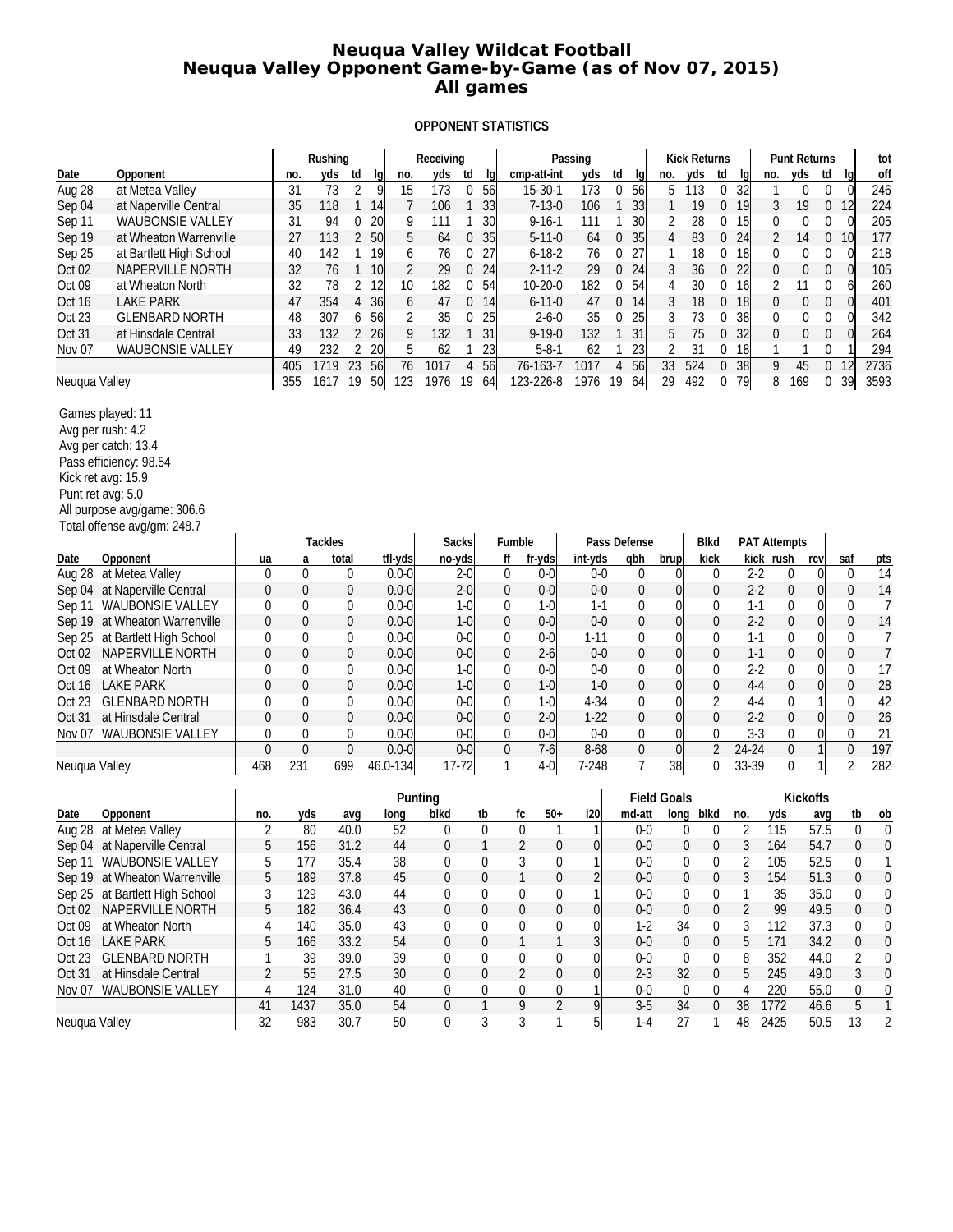### **Neuqua Valley Wildcat Football Neuqua Valley Overall Individual Statistics (as of Nov 07, 2015) All games**

| Rushing                 | gp             | att            | gain               | loss           | net              | avg    | td               | Ig             | avg/g |        |
|-------------------------|----------------|----------------|--------------------|----------------|------------------|--------|------------------|----------------|-------|--------|
| Nick Osikowicz          | 11             | 104            | 571                | 28             | 543              | 5.2    | 11               | 50             | 49.4  |        |
| DeVaughn Welch          | 10             | 76             | 454                | 32             | 422              | 5.6    | $\overline{2}$   | 40             | 42.2  |        |
| Owen Piche              | 11             | 35             | 238                | 22             | 216              | 6.2    | 1                | 25             | 19.6  |        |
| <b>Griffen Philgren</b> | 11             | 39             | 195                | $\overline{1}$ | 188              | 4.8    | 1                | 24             | 17.1  |        |
| Greg McClellan          | 9              | 37             | 160                | 10             | 150              | 4.1    | 3                | 15             | 16.7  |        |
| Jack Trelo              | 3              | 17             | 52                 | 6              | 46               | 2.7    | $\mathbf 0$      | 17             | 15.3  |        |
| Isaiah Robertson        | 11             | $\overline{4}$ | 30                 | $\mathbf 0$    | 30               | 7.5    | 0                | 14             |       | 2.7    |
| <b>Tyler Cristofaro</b> | 1              | 4              | 27                 | 4              | 23               | 5.8    | 0                | 12             | 23.0  |        |
| Jon Rhattigan           | $\overline{2}$ | 5              | 13                 | $\mathbf 0$    | 13               | 2.6    | 1                | 5              |       | 6.5    |
| Dre Tatum               | 3              | $\overline{1}$ | 12                 | 3              | 9                | 1.3    | 0                | 4              |       | 3.0    |
| Mark Banovetz           | $\mathbf{1}$   | 1              | 3                  | $\mathbf 0$    | 3                | 3.0    | $\boldsymbol{0}$ | 3              |       | 3.0    |
| Jack Bastable           | 3              | 3              | $\overline{2}$     | $\overline{2}$ | 0                | 0.0    | $\boldsymbol{0}$ | $\overline{2}$ |       | 0.0    |
| Jack Stankoven          | 11             | 23             | 51                 | 77             | $-26$            | $-1.1$ | $\mathbf 0$      | 18             |       | $-2.4$ |
| Total                   | 11             | 355            | 1808               | 191            | 1617             | 4.6    | 19               | 50             | 147.0 |        |
| Opponents               | 11             | 405            | 1928               | 209            | 1719             | 4.2    | 23               | 56             | 156.3 |        |
|                         |                |                |                    |                |                  |        |                  |                |       |        |
| Passing                 | gp             |                | effic comp-att-int |                |                  | pct    | yds              | td             | Ig    | avg/g  |
| Jack Stankoven          | 11             | 146.86         |                    | 118-215-7      | 54.9             |        | 1853             | 17             | 64    | 168.5  |
| Owen Piche              | 11             | 206.62         |                    | $4 - 9 - 1$    | 44.4             |        | 119              | $\overline{2}$ | 59    | 10.8   |
| Jack Bastable           | 3              | 66.80          |                    | $1 - 2 - 0$    | 50.0             |        | 4                | 0              | 4     | 1.3    |
| Total                   | 11             | 148.53         |                    | 123-226-8      | 54.4             |        | 1976             | 19             | 64    | 179.6  |
| Opponents               | 11             | 98.54          |                    | 76-163-7       | 46.6             |        | 1017             | 4              | 56    | 92.5   |
| Receiving               | gp             | no.            | yds                | avg            | td               | Ig     | avg/g            |                |       |        |
| Isaiah Robertson        | 11             | 50             | 803                | 16.1           | 9                | 64     | 73.0             |                |       |        |
| Owen Piche              | 11             | 30             | 462                | 15.4           | $\overline{2}$   | 35     | 42.0             |                |       |        |
| <b>Brett Borske</b>     | 9              | 17             | 378                | 22.2           | 6                | 59     | 42.0             |                |       |        |
| Michael Wisinski        | 6              | 9              | 158                | 17.6           | $\overline{2}$   | 41     | 26.3             |                |       |        |
| Donald Navarro III      | 6              | $\overline{1}$ | 104                | 14.9           | $\mathbf 0$      | 38     | 17.3             |                |       |        |
| DeVaughn Welch          | 10             | 6              | 42                 | 7.0            | 0                | 13     |                  | 4.2            |       |        |
| Mitchell Higdon         | $\overline{2}$ | 1              | 11                 | 11.0           | $\boldsymbol{0}$ | 11     |                  | 5.5            |       |        |
| Casey Larson            | 11             | 1              | 9                  | 9.0            | 0                | 9      |                  | 0.8            |       |        |
| Greg McClellan          | 9              | 1              | 5                  | 5.0            | $\mathbf 0$      | 5      |                  | 0.6            |       |        |
| Nihal Dantluri          | 1              | 1              | $\overline{4}$     | 4.0            | 0                | 4      |                  | 4.0            |       |        |
| Total                   | 11             | 123            | 1976               | 16.1           | 19               | 64     | 179.6            |                |       |        |
| Opponents               | 11             | 76             | 1017               | 13.4           | 4                | 56     | 92.5             |                |       |        |

| <b>Punt Returns</b>     | no.            | yds | avq  | td             | lg        |
|-------------------------|----------------|-----|------|----------------|-----------|
| Isaiah Robertson        | 8              | 169 | 21.1 | 0              | 39        |
| Total                   | 8              | 169 | 21.1 | 0              | 39        |
| Opponents               | 9              | 45  | 5.0  | 0              | 12        |
| Interceptions           | no.            | yds | avg  | td             | lg        |
| <b>Isaiah Robertson</b> | 4              | 182 | 45.5 | 1              | 99        |
| <b>JaQuere Williams</b> | 1              | 31  | 31.0 | 0              | 31        |
| Owen Piche              | 1              | 10  | 10.0 | 0              | 10        |
| Zachary Greenberg       | 1              | 25  | 25.0 | 1              | 25        |
| Total                   | $\overline{1}$ | 248 | 35.4 | $\overline{2}$ | 99        |
| Opponents               | 8              | 68  | 8.5  | 0              | 32        |
|                         |                |     |      |                |           |
| <b>Kick Returns</b>     | no.            | yds | avg  | td             | lg        |
| Owen Piche              | 12             | 239 | 19.9 | 0              | 79        |
| Isaiah Robertson        | 8              | 170 | 21.2 | 0              | 39        |
| Donald Navarro III      | 3              | 28  | 9.3  | 0              | 20        |
| DeVaughn Welch          | 3              | 37  | 12.3 | 0              | 20        |
| Mitchell Higdon         | 1              | 17  | 17.0 | 0              | 17        |
| Casey Larson            | 1              | 0   | 0.0  | 0              | $\Omega$  |
| Joey Elwood             | 1              | 1   | 1.0  | 0              | 1         |
| Total                   | 29             | 492 | 17.0 | 0              | 79        |
| Opponents               | 33             | 524 | 15.9 | 0              | 38        |
| <b>Fumble Returns</b>   | no.            | yds | avq  | td             | <u>lg</u> |
| Total                   | 0              | 0   | 0.0  | 0              | 0         |
| Opponents               | 1              | 6   | 6.0  | 0              | 6         |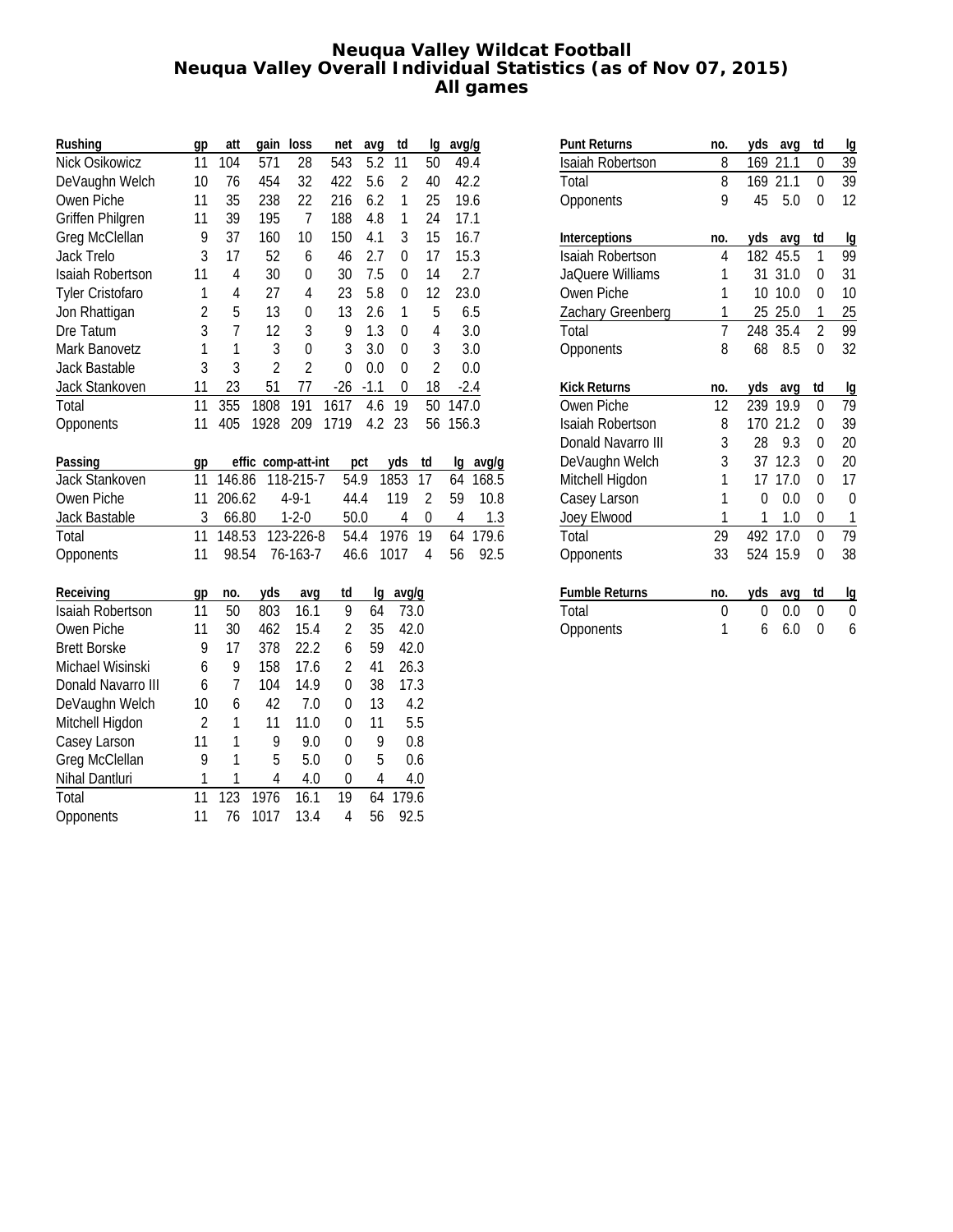# **Neuqua Valley Wildcat Football Neuqua Valley Overall Individual Statistics (as of Nov 07, 2015) All games**

|                         |               |         |       | <b>PAT</b> |          |         |   |            |
|-------------------------|---------------|---------|-------|------------|----------|---------|---|------------|
| Scoring                 | td            | fg      | kick  | rush       | rcv pass | dxp saf |   | <u>pts</u> |
| Nick Osikowicz          | 11            |         |       |            |          |         |   | 66         |
| Isaiah Robertson        | 10            |         |       |            |          |         |   | 62         |
| <b>Brett Borske</b>     | 6             |         |       |            |          |         |   | 36         |
| Stephen Ruiz            |               | $1-4$   | 31-37 |            |          |         |   | 34         |
| Owen Piche              | 3             |         |       |            |          |         |   | 18         |
| Greg McClellan          | 3             |         |       |            |          |         |   | 18         |
| Michael Wisinski        | $\mathfrak z$ |         |       |            |          |         |   | 12         |
| DeVaughn Welch          | $\mathfrak z$ |         |       |            |          |         |   | 12         |
| Jon Rhattigan           |               |         |       |            |          |         |   | 6          |
| Zachary Greenberg       |               |         |       |            |          |         |   | 6          |
| <b>Griffen Philgren</b> |               |         |       |            |          |         |   | 6          |
| Tommy Ciesla            |               |         |       |            |          |         |   | 2          |
| <b>TEAM</b>             |               |         |       |            |          |         |   | 2          |
| Paul Eichamer           |               |         | $2-2$ |            |          |         |   | 2          |
| Jack Stankoven          |               |         |       |            | $1 - 1$  |         |   | 0          |
| Total                   | 40            | $1 - 4$ | 33-39 |            | $1 - 1$  |         | 2 | 282        |
| Opponents               | 27            | $3-5$   | 24-24 |            | 1-3      |         |   | 197        |

| <b>Total Offense</b>    | q  | plays | rush  | pass | total | avg/g      |
|-------------------------|----|-------|-------|------|-------|------------|
| Jack Stankoven          | 11 | 238   | $-26$ | 1853 | 1827  | 166.1      |
| Nick Osikowicz          | 11 | 104   | 543   | 0    | 543   | 49.4       |
| DeVaughn Welch          | 10 | 76    | 422   | 0    | 422   | 42.2       |
| Owen Piche              | 11 | 44    | 216   | 119  | 335   | 30.5       |
| <b>Griffen Philgren</b> | 11 | 39    | 188   | 0    | 188   | 17.1       |
| Greg McClellan          | 9  | 37    | 150   | 0    | 150   | 16.7       |
| Jack Trelo              | 3  | 17    | 46    | 0    | 46    | 15.3       |
| Isaiah Robertson        | 11 | 4     | 30    | 0    | 30    | 2.7        |
| <b>Tyler Cristofaro</b> |    | 4     | 23    | 0    | 23    | 23.0       |
| Jon Rhattigan           | 2  | 5     | 13    | 0    | 13    | 6.5        |
| Dre Tatum               | 3  | 7     | 9     | 0    | 9     | 3.0        |
| Jack Bastable           | 3  | 5     | 0     | 4    | 4     | 1.3        |
| Mark Banovetz           | 1  | 1     | 3     | 0    | 3     | 3.0        |
| Total                   | 11 | 581   | 1617  | 1976 | 3593  | 326.6      |
| Opponents               | 11 | 568   | 1719  | 1017 |       | 2736 248.7 |
|                         |    |       |       |      |       |            |

| <b>Field Goals</b>      | fg      | pct. 01-19      | 20-29 | 30-39     | 40-49          | 50-99   | lq | blk |
|-------------------------|---------|-----------------|-------|-----------|----------------|---------|----|-----|
| Stephen Ruiz            | $1 - 4$ | 25.0<br>$0 - 0$ | $1-2$ | $0-2$     | $0 - 0$        | $0 - 0$ | 27 | 1   |
|                         |         |                 |       |           |                |         |    |     |
| <b>FG Sequence</b>      |         | Neugua Valley   |       | Opponents |                |         |    |     |
| Metea Valley            | (27)    |                 |       |           |                |         |    |     |
| Naperville Central      | 37      |                 |       |           |                |         |    |     |
| <b>Waubonsie Valley</b> | 33      |                 |       |           |                |         |    |     |
| Wheaton Warrenville     | 26      |                 |       |           |                |         |    |     |
| Bartlett High School    |         |                 |       |           |                |         |    |     |
| Naperville North        |         |                 |       |           |                |         |    |     |
| <b>Wheaton North</b>    |         |                 |       | (34),40   |                |         |    |     |
| Lake Park               |         |                 |       |           |                |         |    |     |
| <b>Glenbard North</b>   |         |                 |       |           |                |         |    |     |
| Hinsdale Central        |         |                 |       |           | (32), 42, (27) |         |    |     |
| Waubonsie Valley        |         |                 |       |           |                |         |    |     |

| Punting            | no. |             | yds avg                     | lq  |               | tb $fc$ i20 $50+$ blk |   |               |                  |
|--------------------|-----|-------------|-----------------------------|-----|---------------|-----------------------|---|---------------|------------------|
| Stephen Ruiz       | 31  |             | 950 30.6 50                 |     | 3             | 3                     | 4 | 1             | 0                |
| Nicholas Stankoven |     |             | 33 33.0                     | -33 | 0             | 0                     | 1 | 0             | $\left( \right)$ |
| Total              |     | 32 983 30.7 |                             | 50  | 3             | 3                     | 5 | 1             | 0                |
| Opponents          |     |             | 41 1437 35.0 54             |     | 1             | 9                     | 9 | $\mathcal{P}$ | O                |
|                    |     |             |                             |     |               |                       |   |               |                  |
| Kickoffs           | no. |             | yds avg tb ob retn          |     |               |                       |   | net ydln      |                  |
| Stephen Ruiz       |     |             | 48 2425 50.5                | -13 | $\mathcal{L}$ |                       |   |               |                  |
| Total              |     |             | 48 2425 50.5 13 2 15.9 34.2 |     |               |                       |   |               | 25               |
| Opponents          |     |             | 38 1772 46.6                |     |               | 5 1 17.0 31.1         |   |               | 28               |
|                    |     |             |                             |     |               |                       |   |               |                  |

Numbers in (parentheses) indicate field goal was made.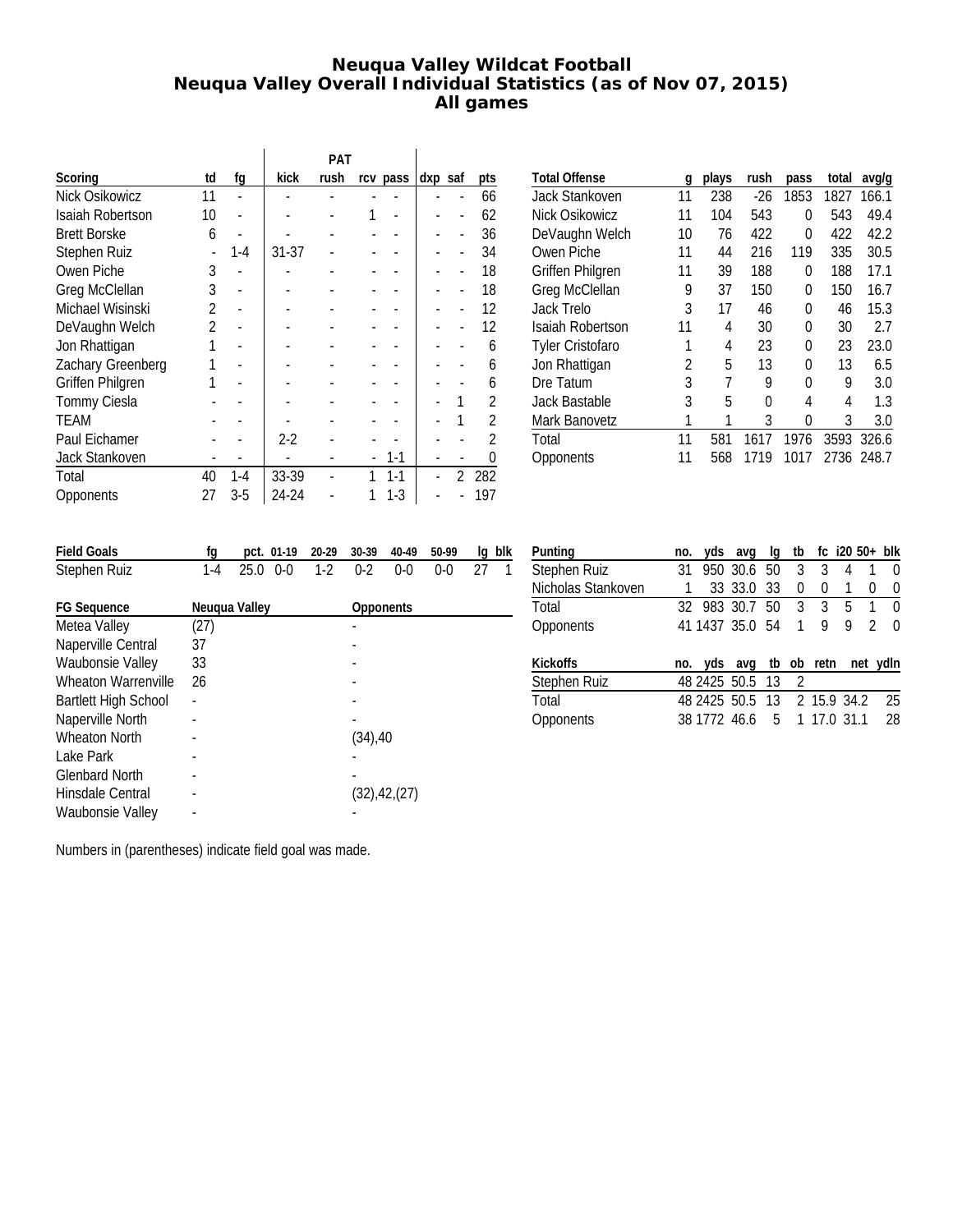# **Neuqua Valley Wildcat Football Neuqua Valley Overall Individual Statistics (as of Nov 07, 2015) All games**

| All Purpose             | q              | rush           | rcv  | рr       | kr  | ir  | total | avg/g  |
|-------------------------|----------------|----------------|------|----------|-----|-----|-------|--------|
| Isaiah Robertso         | 11             | 30             | 803  | 169      | 170 | 182 | 1354  | 123.1  |
| Owen Piche              | 11             | 216            | 462  | 0        | 239 | 10  | 927   | 84.3   |
| Nick Osikowicz          | 11             | 543            | 0    | 0        | 0   | 0   | 543   | 49.4   |
| DeVaughn Welc           | 10             | 422            | 42   | 0        | 37  | 0   | 501   | 50.1   |
| <b>Brett Borske</b>     | 9              | 0              | 378  | 0        | 0   | 0   | 378   | 42.0   |
| Griffen Philgren        | 11             | 188            | 0    | $\Omega$ | 0   | 0   | 188   | 17.1   |
| Michael Wisinski        | 6              | $\overline{0}$ | 158  | 0        | 0   | 0   | 158   | 26.3   |
| Greg McClellan          | 9              | 150            | 5    | 0        | 0   | 0   | 155   | 17.2   |
| Donald Navarro          | 6              | 0              | 104  | 0        | 28  | 0   | 132   | 22.0   |
| <b>Jack Trelo</b>       | 3              | 46             | 0    | 0        | 0   | 0   | 46    | 15.3   |
| JaQuere William         | 11             | 0              | 0    | 0        | 0   | 31  | 31    | 2.8    |
| Mitchell Higdon         | $\mathfrak{D}$ | 0              | 11   | 0        | 17  | 0   | 28    | 14.0   |
| Zachary Greenb          | 11             | 0              | 0    | 0        | 0   | 25  | 25    | 2.3    |
| <b>Tyler Cristofaro</b> | 1              | 23             | 0    | 0        | 0   | 0   | 23    | 23.0   |
| Jon Rhattigan           | 2              | 13             | 0    | $\Omega$ | 0   | 0   | 13    | 6.5    |
| Casey Larson            | 11             | 0              | 9    | 0        | 0   | 0   | 9     | 0.8    |
| Dre Tatum               | 3              | 9              | 0    | 0        | 0   | 0   | 9     | 3.0    |
| Nihal Dantluri          | 1              | 0              | 4    | 0        | 0   | 0   | 4     | 4.0    |
| Mark Banovetz           | 1              | 3              | 0    | 0        | 0   | 0   | 3     | 3.0    |
| Joey Elwood             | 5              | 0              | 0    | 0        | 1   | 0   | 1     | 0.2    |
| Jack Stankoven          | 11             | $-26$          | 0    | 0        | 0   | 0   | $-26$ | $-2.4$ |
| Total                   | 11             | 1617           | 1976 | 169      | 492 | 248 | 4502  | 409.3  |
| Opponents               | 11             | 1719           | 1017 | 45       | 524 | 68  | 3373  | 306.6  |